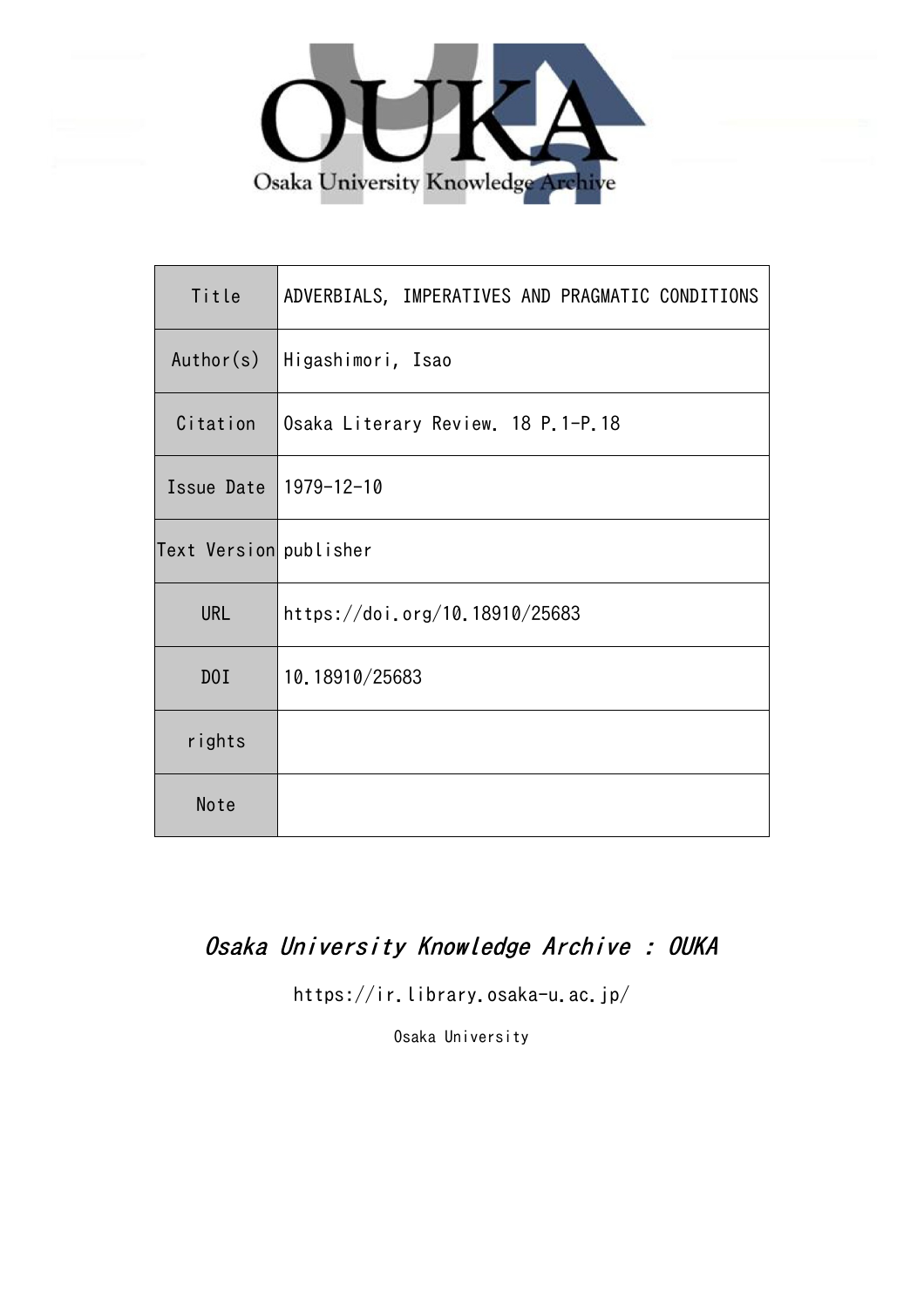## Isao HIGASHIMORI

1. Introduction

We often give commands, make requests, and offer suggestions not by using explicit performative sentences, but by using imperative ones.<sup>1)</sup> The following examples which are due to Austin (1962:73) can all have the same surface syntactic form of an imperative, but their illocutionary forces are quite different.

- $(1)$  a. Shut it, do. 'Command' ( $'$  indicates an illocutionary force.)
	- b. Shut it I should. 'Advice'
	- c. Shut it, if you like.<sup>2)</sup> 'Permission'
	- d. Very well then, shut it. 'Consent'
	- e. Shut it if you dare. 'Warning'

As is often said, the meaning of an imperative can be characterized in terms of the range of illocutionary forces associated with it.<sup>3)</sup> But the problem is to account for why an imperative can be used as a command, or a suggestion, or a request in a certain situation. In order to solve this problem, I would like to propose some pragmatic conditions later.

Some native speakers judge that a certain kind of adverbials can occur freely with imperatives, while other speakers reject

<sup>1)</sup> I will use `commands' for utterances with a particular illocutionary force, and 'imperatives' for sentences with a particular grammatical structure, which lack an overt subject, but whose logical object refers to the hearer and contain a verb form homophonous with the infinitive.

<sup>2)</sup> The reason adverbial  $if$ -clauses are used as a motivation for setting up a pragmatic component, because they can usually be associated with the performative. 3) According to Green (1975), many other illocutionary forces than (la-e) can be associated with imperatives: Break a leg. 'Wish' etc.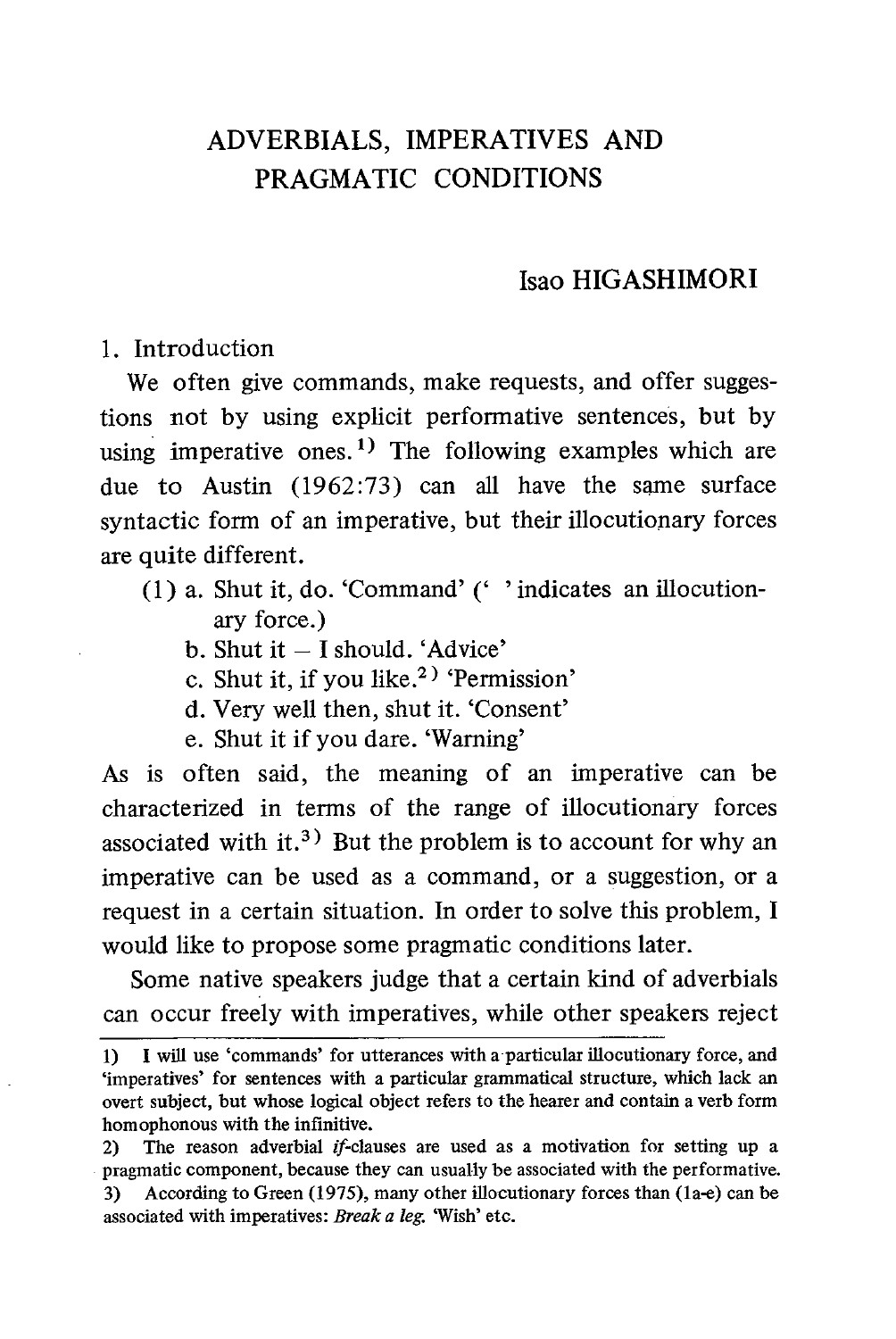such cooccurrence relations. So the second problem is this: how are we to explain the fluctuating judgement among the native speakers? Compare the following pairs.

A. Adverbials in initial position<sup>4)</sup>

- (2) a. Please  $($ ,  $)$  close the door.  $b*Please$  (,) pipe down. – Green (1975)
- (3) a. Tomorrow  $($ ,  $)$  go there.  $b$ <sup>\*</sup>*Yesterday*  $($ ,  $)$  go there.
- (4) a. Perhaps tell him now.  $-$  Quirk et al. (1972:517)  $b*Perhaps$  drive the car.  $-$  Katz and Postal (1964:77)
- (5) a. As a favor to me, be careful.  $-$  Bolinger (1977:186)  $b*Happily$  drink beer.  $-$  Nakajima and Imai  $(1978:6)$
- (6) a. *Immediately*  $($ ,  $)$  free the prisoner.  $b$ *\*Immediately* (, ) think about doing it.
- (7) a. Always play the piano. b: *Often* play the piano.
- (8) a. Carefully remove the lid. Sadock (1974:140) b:\**Accidentally* get your finger caught in a mouse trap. — Culicover (1967:2)
- (9) a. Frankly, be glad that we're leaving. Schreiber (1972) b.\*Frankly, come down from there this instant.

4) Gazdar (1978:26) suggests that in declarative sentences the preverbal position is the most restricted and that the sentence initial position the least restricted. (a)i. Please, I will freeze out here. ii. \*I will freeze out here, please. iii. \*\*I will please freeze out here.

Johnson (1976:147) observes that the appropriateness of please is considerably restricted with a question. (b) Where is John, *please*? This would not be used in conversation between two close friends, but it might be used by someone initiating the conversation with a stranger.

Lee (1974) also indicates that perlocutionary request cannot always attached to please. (c)i. Please it's cold in here. (=close the door) ii. \*It's cold in here, please.

Horn (1978:198) and Morgan (1978:26) point out the idiosyncracy of the lexical items such as can, be able to, be possible, and have the ability to. Only can has a request force in question. (d) i. Can you please close the door? ii. \*Are you able to please close the door? iii. \*Is it possible for you to please close the door? iv. \*Do you have the ability to please close the door?

5) Pragmatics concerns language users and contexts in which language is used, semantics concerns the propositions, and syntax concerns the positions.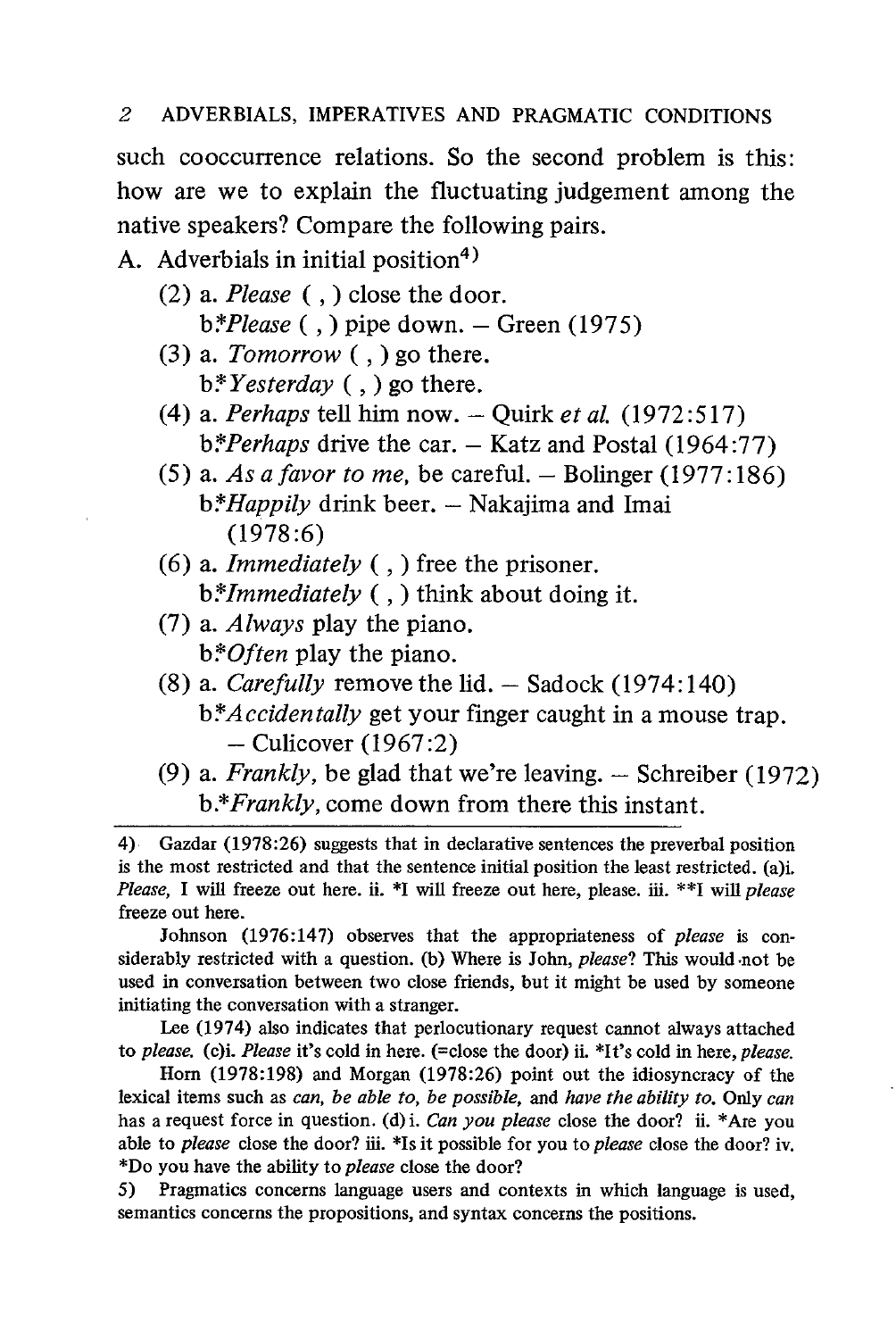- B. Adverbials in final position
	- (10) a. Wait here, please. b.\*Pipe down, *please*.
	- (11) a. Go there tomorrow. b.\*Go there *yesterday*.
	- (12) a. Drive the car,  $m \alpha \nu b e$ . Hawkins (1978:292) b.?Come here, may be.
	- (13) a. Be careful as a favor to me. b. Do it happily.
	- (14) a. Free the prisoner *immediately.*  $-$  Lyons (1977:751) b.\*Think about doing it, *immediately*.  $-$  Lee (1976:116)
	- (15) a. Play the piano (, ) always. (but not sometimes.)  $b$ <sup>\*</sup>Play the piano (, ) *often*.
	- (16) a. Remove the lid *carefully*.  $-$  Sadock (1974:140) b:\*Get your finger caught in a mouse trap *accidentally*.
	- (17) a. Tell me frankly.  $-$  Ouirk et al. (1972) b.\*Come down from there this instant frankly.
- My aim of this paper is to emphasize the following three points.
- i. Theoretically, I provide a possible solution to account for how pragmatics interacts with semantics and syntax.<sup>5)</sup> That is, the pragmatic conditions are intricately related to the meanings and positions of adverbials.
- ii. Practically, adverbials linked to a certain illocutionary force of the utterance can be used as tests for identifying which illocutionary force is involved in the imperative.
- iii. If we adopt the scalar system proposed by Lee (1976), we can partially explain the systematic relationship between imperatives and forces. $6$ )

<sup>6)</sup> As shown by R. Lakoff (1977), "Theoretically, an imperative could implicate either a declarative, a question, or another imperative... In actuality, there are many fewer possibilities, and these may be represented schematically by the following hierarchy: question < declarative < imperative. An imperative may implicate only another imperative, not a question or a declarative." For example, Take out the garbage conversationally implicates Follow  $mv$  orders, but not It smells in here, and What day does the garbage get collected? Notice that her analysis is not without problems. But I will leave this problem open here.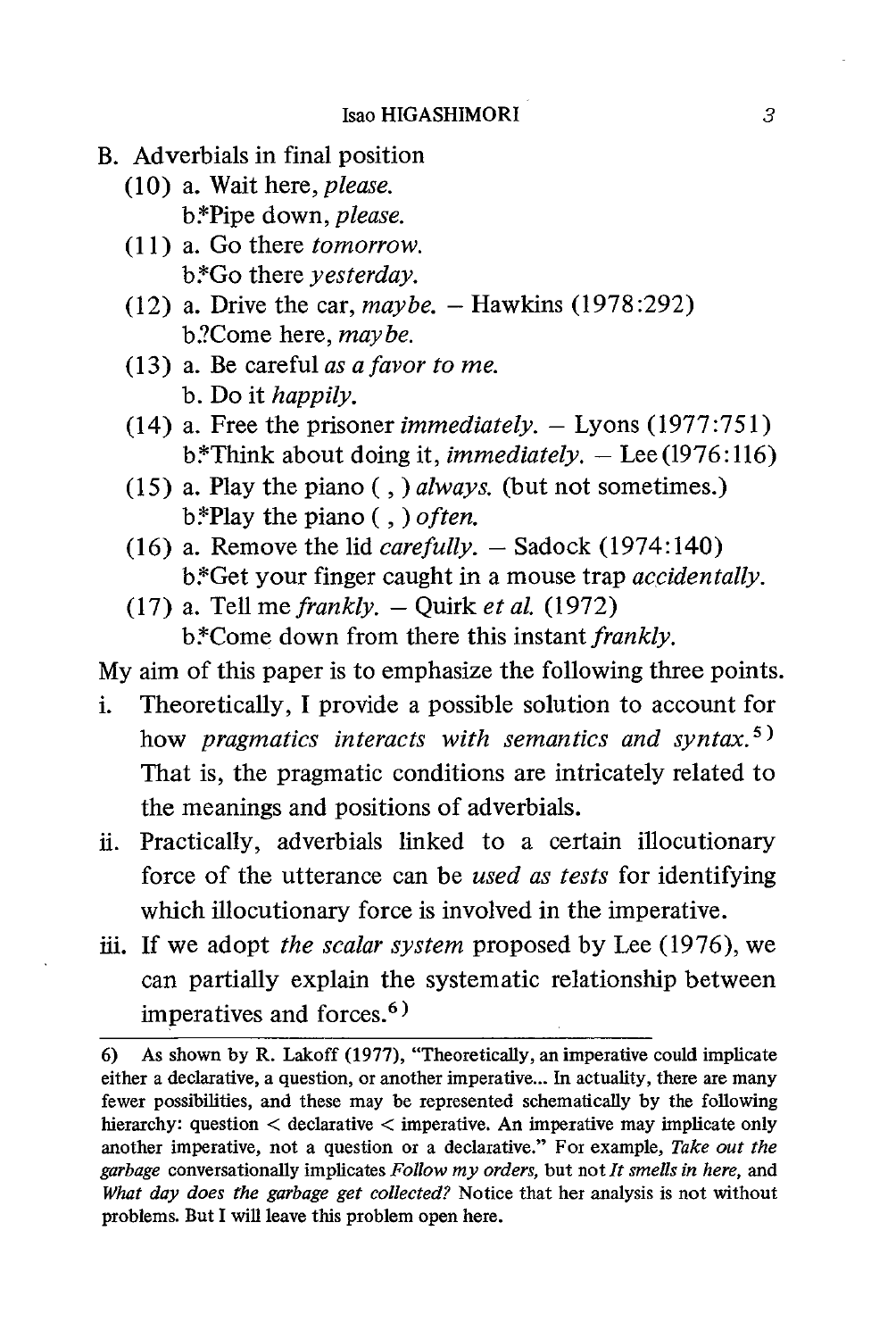II. Previous syntactic and semantic analyses

Before going into our main subject, let us briefly point out the inadequacy of the previous analyses on imperatives and adverbials.

A. Syntax

1. Katz and Postal (1964)

Postulation of an imperative morpheme [Imp] permits these selections [e.g. (4b)] to be stated in the phrase structure in terms of co-occurrence restriction on Imp and sentence adverbials. (p. 78)

Since (4a) is a counterexample to their analysis, this is insufficient.

2. Reinhart  $(1976)^7$ 

If the COMP position is filled  $\ldots$  by a Imp (erative) marker, VP Adv preposing cannot take place, but S Adv preposing can. (Cf. p. 71)

- (18) a. In my next picture, look more cheerful, please. (S Adv)
	- b.  $*In$  my next picture, find a scratch, if you can. (VP Adv)



(7a) seems to be a counterexample to this claim, because *always* belongs to the VP Adv, but it can usually be preposed. So this analysis is also inadequate.

3. Williams (1975)

The adverb-preposing rule prepose items in Classes, II, III, and IV, but not I.

<sup>7)</sup> The reader is referred to Reinhart (1976; esp. Chapter 2) for the detailed discussion about the differences between S-Advs and VP-Advs.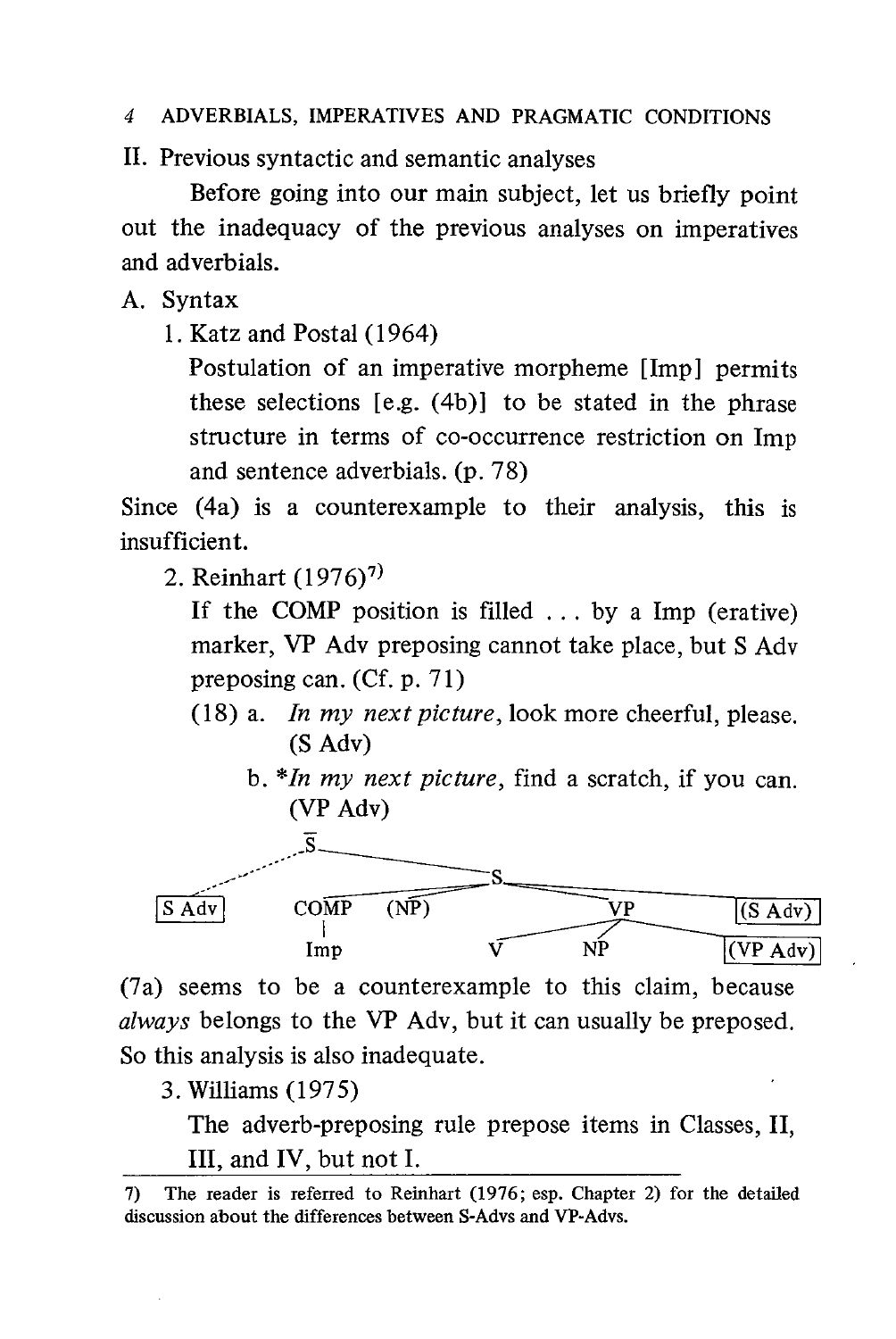#### Isao HIGASHIMORI 5

| <b>COMP</b> |          | — S Adv                        | e.g. <i>Please</i> come here.                               |
|-------------|----------|--------------------------------|-------------------------------------------------------------|
| (NP)        | Pred Pr. | $III \longrightarrow Time Adv$ | e.g. Tomorrow, go there.                                    |
| (Aux)       |          | — Hearer Adv                   | e.g. <i>Carefully</i> , remove the lid.                     |
|             |          |                                | $\tilde{I}$ — (Manner Adv) e.g. *Carefully word the letter. |

I tentatively classify the adverbials into the above four classes with respect to their preposability. Furthermore, this classification can be justified by the following test.

If the two items from different classes appear in the same clause, the one belonging to the highest clause is most naturally preposable, and the other is not.

(19) a. Word the letter carefully tomorrow.

 I III b. Tomorrow, word the letter carefully. c.\*Carefully word the letter tomorrow.

(20) a. Word the letter carefully, please.

 $\overline{\mathbf{v}}$ b. Please, word the letter carefully.

(21) a. Remove the lid carefully tomorrow.

II III

b. Tomorrow, remove the lid carefully.

c.?*Carefully* remove the lid *tomorrow*.

Although I will adopt this classification in the present paper, not all the adverbials belonging to the classes II, III and IV are preposable as is shown in  $(2b)$ ,  $(3b)$ ,  $(4b)$ ,  $(5b)$ ,  $(6b)$ ,  $(8b)$  and (9b). Therefore, pragmatic conditions which will be discussed later must be incorporated in the grammar.

B. Semantics — Cf. McCawley (1979; esp. Chapter 9)

Class I adverbials (e.g. Word the letter carefully. /\*Word the letter.) are predicated of the action indicated by the verb, while Class II advs are predicated of the hearer (e.g. Remove the lid *carefully*. /Speak *calmly*.). Class III advs are not subcategorized by the verb and have to do with time at which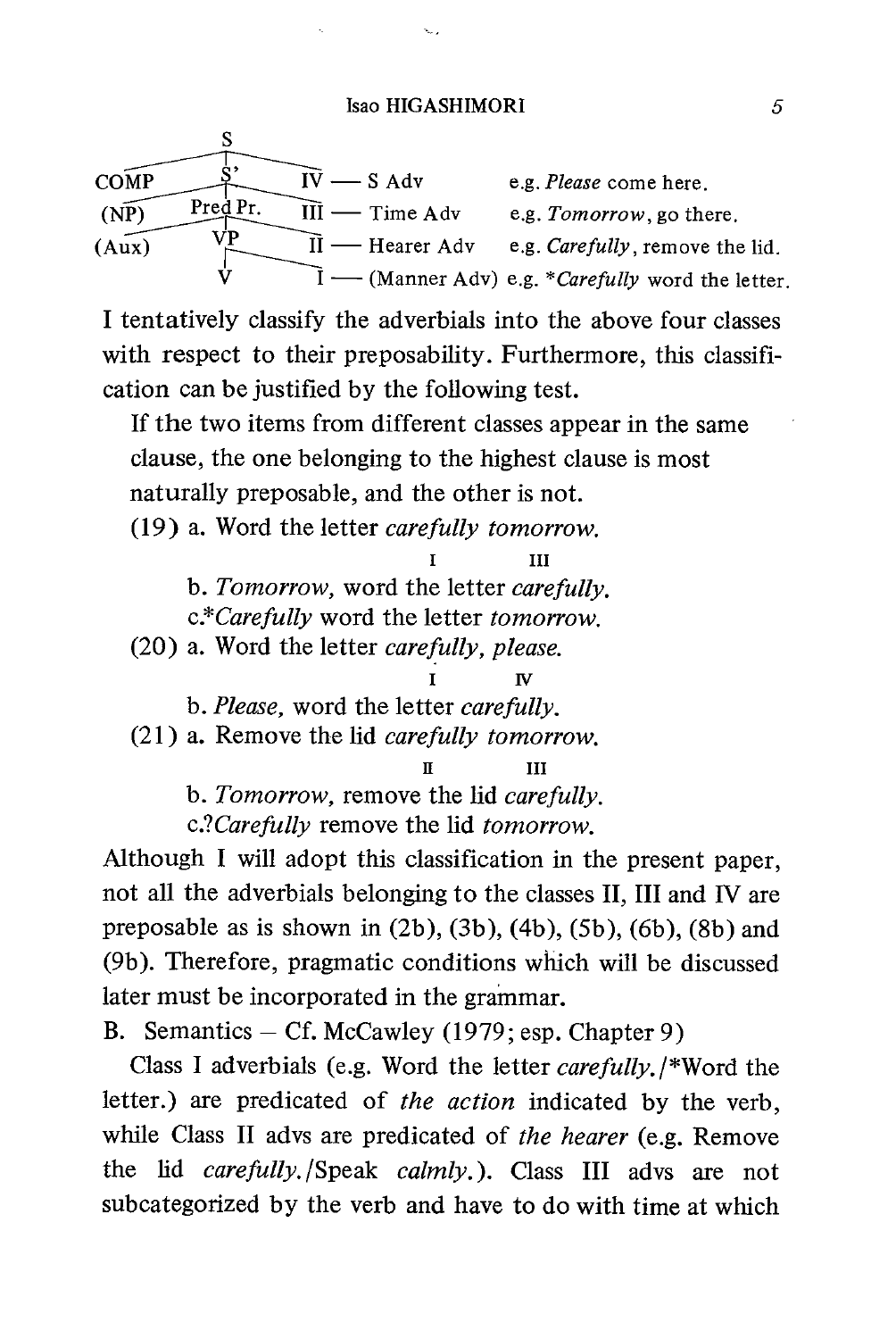the hearer does the action expressed by the verb. Class IV advs (e.g. please, clearly etc.) are predicated of a proposition. But this analysis is also inadequate to account for the fluctuating judgment illustrated above.

## III. Pragmatic conditions and adverbials

In this section, I would like to specify the conditions under which an utterance of a sentence would be 'felicitous'. And many of the cooccurrence relations between advs and imperatives seem to be explained by the pragmatic conditions instead of syntactic or semantic ones. Here I will adopt Lee (1976)'s conditions and extend them to accommodate other examples. 1. Status condition

As is pointed out by Lee (1976:121), the status condition can be taken to be one aspect of a scale (`squish'), with commands and requests having special properties (i.e. end points of the scale). These two illocutionary forces are not qualitatively different from suggestions. In short, a request is the weakest act, a command is the strongest act, and a suggestion is considered to be between them. This scale of strength comes from the status condition between the speaker and the hearer as follows.

- i. Commands: the strongest  $act the speaker must believe$ that he has superior status or authority over the hearer.
- ii. Suggestions: the moderate  $act the speaker must believe$ that he and the hearer are of equal status.
- iii. Requests: the weakest act  $-$  the speaker must believe or be acting as if he believed that he has status inferior to the hearer.

First, consider the following examples in which *please* is a class IV adv.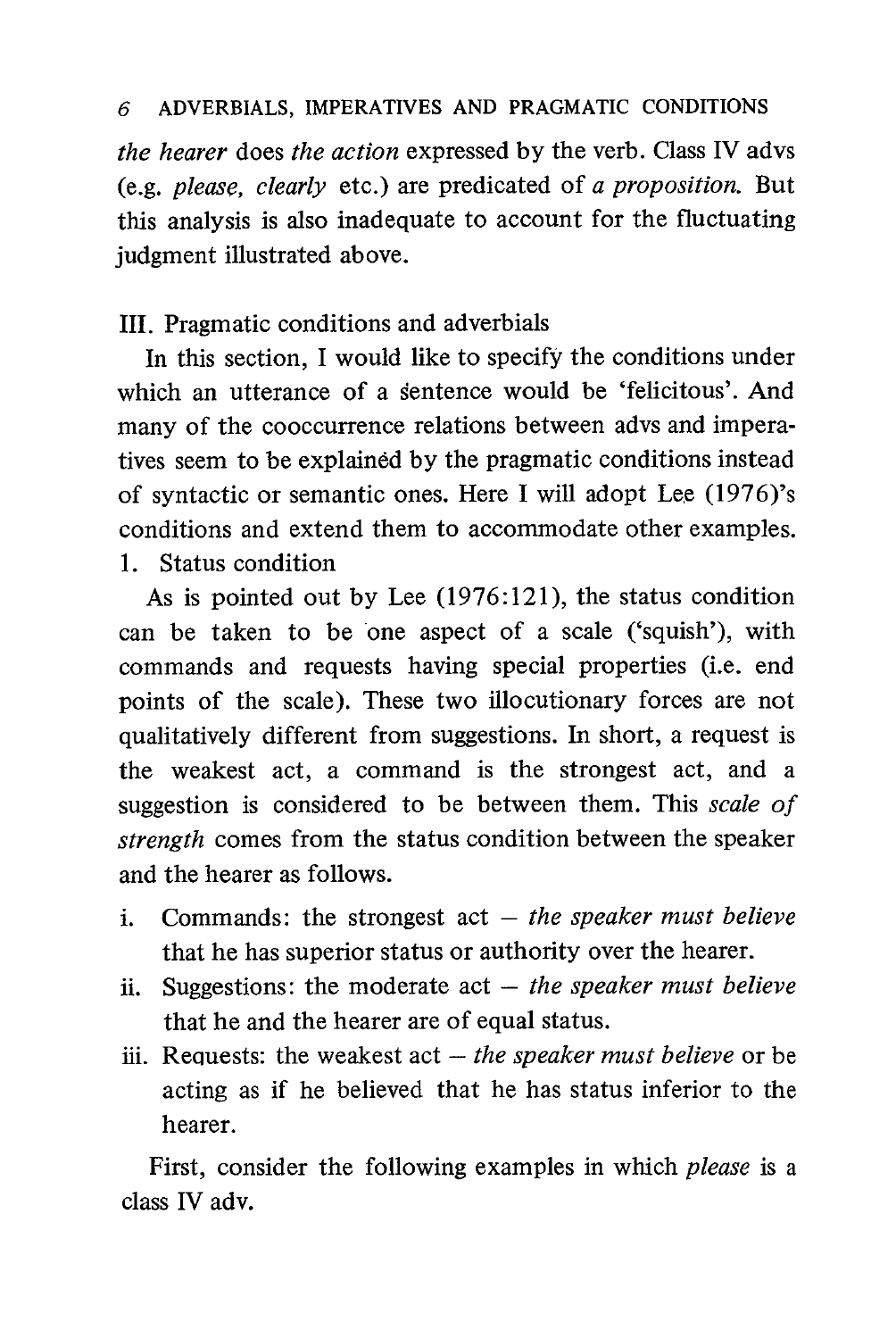- (2) a. Please ( ,) close the door, 'Request' b.\**Please* (, ) pipe down. 'Command'
- (10) a. Wait here, please. 'Request'

b.\*Pipe down, *please*. 'Command'

According to the status condition, requests are the weakest, so leave to the hearer the options of refusal to comply them. The hesitancy of allowing the hearer the options satisfies POLITENESS RULE proposed by R. Lakoff (1977). Thus we can easily account for the acceptability of (2a) and (10a), because please functioning as a mitigation marker is compatible with the weakest strength of requests. On the other hand, in  $(2b)$  and  $(10b)$  pipe down means shut up and is informally used as a strong command. Therefore, the strongest command force cannot cooccur with please in that commands don't permit the hearer to have his options. The same reason excludes the next examples.

(22) \*Please march to the rear. 'Command'

March to the rear is syntactically identified as a command, since the directional adverbial preposing rule is applicable to this utterance (i.e. To the rear march is acceptable.).

(23) \*Please put the meat on first.  $-$  Nakajima and Imai

(1978) 'Suggestion'

Contrary to their judgment, this utterance is acceptable, according to my informant. This fluctuating judgment is predictable from the fact that the condition ii sometimes permits the hearer to have the options, so the imperative-form suggestion may or may not occur with *please*.

(24) a.\*Please don't move a muscle. 'Warning'

b.\*All right, *please* be miserable. 'Permission'

(25) a.\*Don't move a muscle, please. 'Warning'

b.\*All right, be miserable, *please*. 'Permission'

The above two forces behave like commands, because they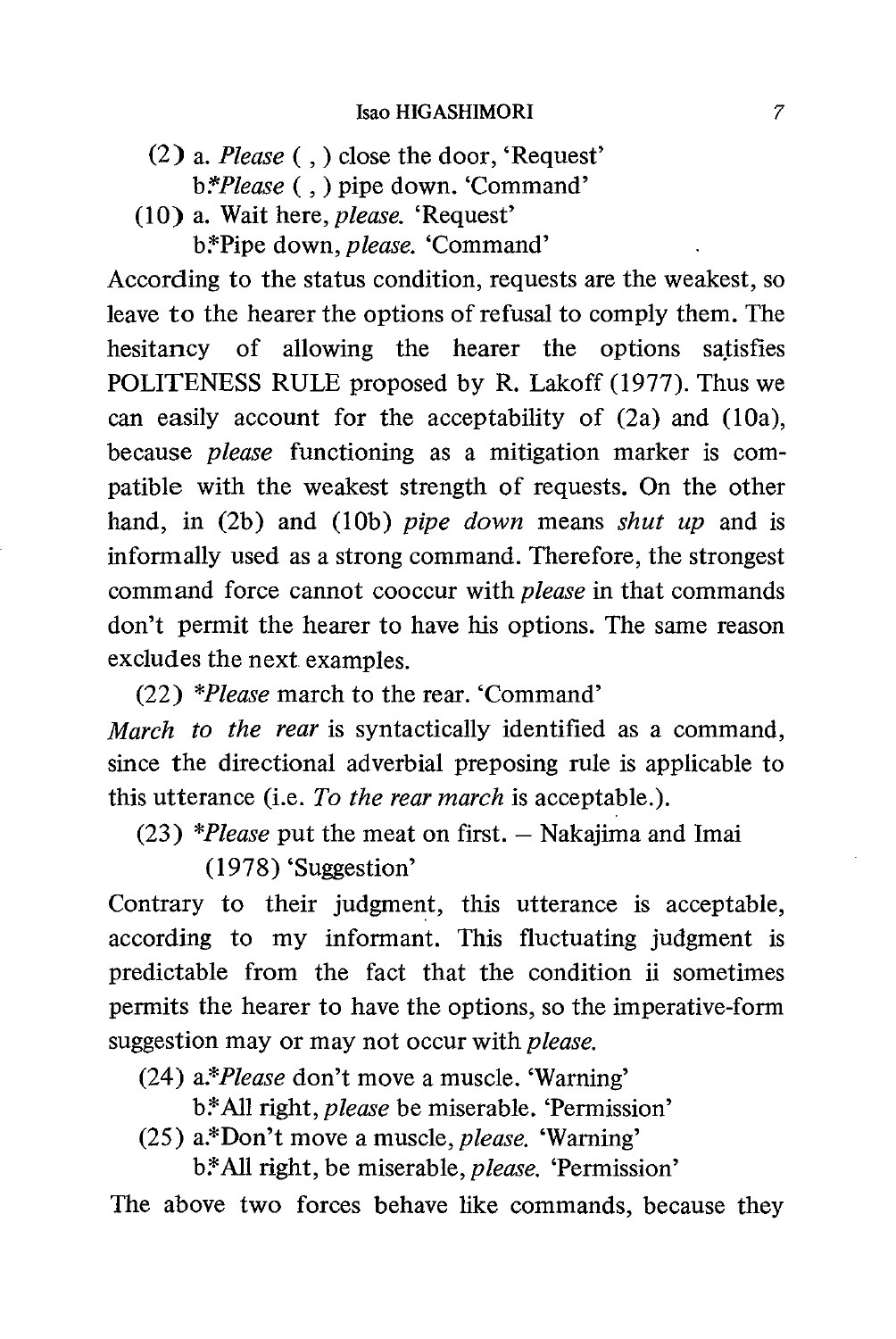don't leave the options to the hearer, and are as strong as the command force.

(26) a. Please take me with you. 'Plea' b. Please sleep well. 'Wish'

 $\epsilon = -1/\sqrt{p}$ 

(27) a. Take me with you, please. 'Plea' b. Sleep well, please. 'Wish'

These forces are something like requests because of the compatibility of the condition iii. Thus they are very weak with respect to the scale of strength and cooccur with *please*.

(28) a. Please, be glad that they didn't fire you. — Gordon and Lakoff (1975:98) 'Advice'

b.\*Be glad that they didn't fire you, *please*. 'Advice' Like suggestions, advice will be marked acceptable or unacceptable by virtue of the moderate strength. We can account for (28a, b) by adding the following place principles.

- Principle 1: putting an adverbial initially serves to show the TOPIC.
- Principle 2: putting an adverbial in the final position is used to add the adverbial for fear that the previous proposition should be literally interpreted.

In (28a), please serves to establish the weakening function of the proposition following it. So the whole utterance becomes very weak. The condition iii and the place principle 2 blocks (28b), since putting *please* finally does not make the whole utterance so weak.

To sum up, *please* can occur with the imperatives only if the speaker believes himself to have less authority about what the hearer will do. If this condition is violated intentionally, the utterances such as (24a) can be used ironically.

2. Not done condition

According to Lee (1976:123), the next two subconditions are included in this condition.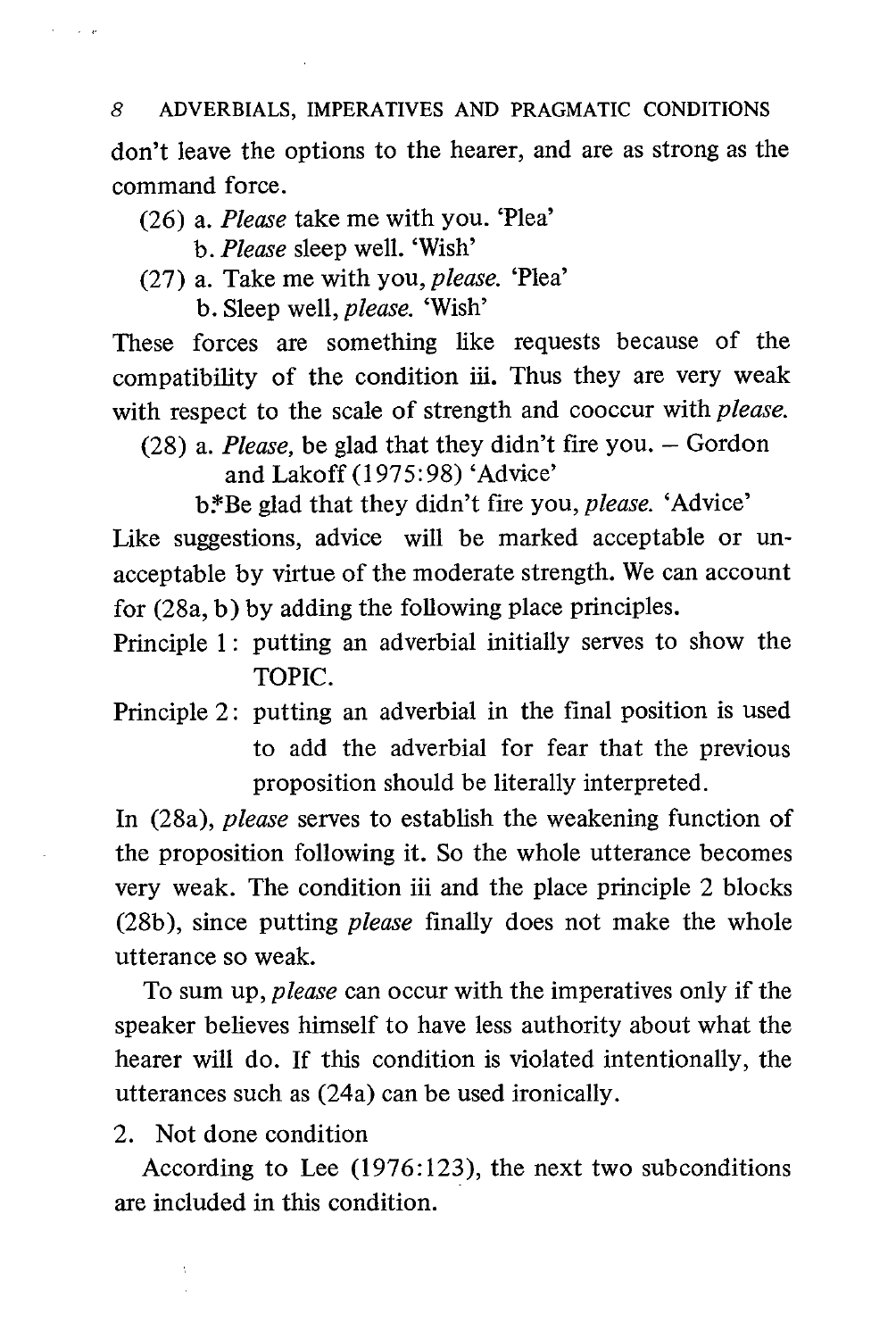- i. the speaker must believe that the actions are not performed.
- ii. the speaker must also believe that the actions are not, at the time of speech acts, being performed.

The subcondition i blocks all the following (b) examples including some point in the past, while permits the (a) examples referring to the future.

- (3) a. Tomorrow ( ,) go there. 'Command'  $b*Y$ *esterday*  $($ ,  $)$  go there. 'Command'
- (11) a. Go there tomorrow. 'Command' b:\*Go there *vesterday*. 'Command'

Note that the adverbials in (3) can be interpreted as class III advs indicating topics, but those in (11) as class III advs expressing new information.

(29) a. Be there by tomorrow. 'Command'

b.\*Have finished your work by tomorrow.<sup>8)</sup> 'Command' (29a) satisfies the subcondition i, but in (29b) by tomorrow is incompatible with the perfect form implying the non-future reference.

- (30) a. Please be at school already. 'Wish'
	- b.\*Please set the clock if you've already done so. `Request'

In spite of the fact that the same adverbial *already* is contained, (30a) is acceptable, while (30b) is perfectly ruled



By this rule,  $V^1$  type imperative (e.g. *Drink your milk!*) and  $V^2$  type imperative (e.g. Be studying your Spanish when I get home!) can be generated, but  $V^3$  type imperative (e.g.  $*Have \; left \; the \; room \; by \; the \; time \; I \; get \; back!)$  cannot. Since the order complement is  $V^3$ , I hereby order you to have left the room by the time I get back. is allowed. These examples seem to reject the so-called performative analysis. But I will not discuss this matter in any detail here.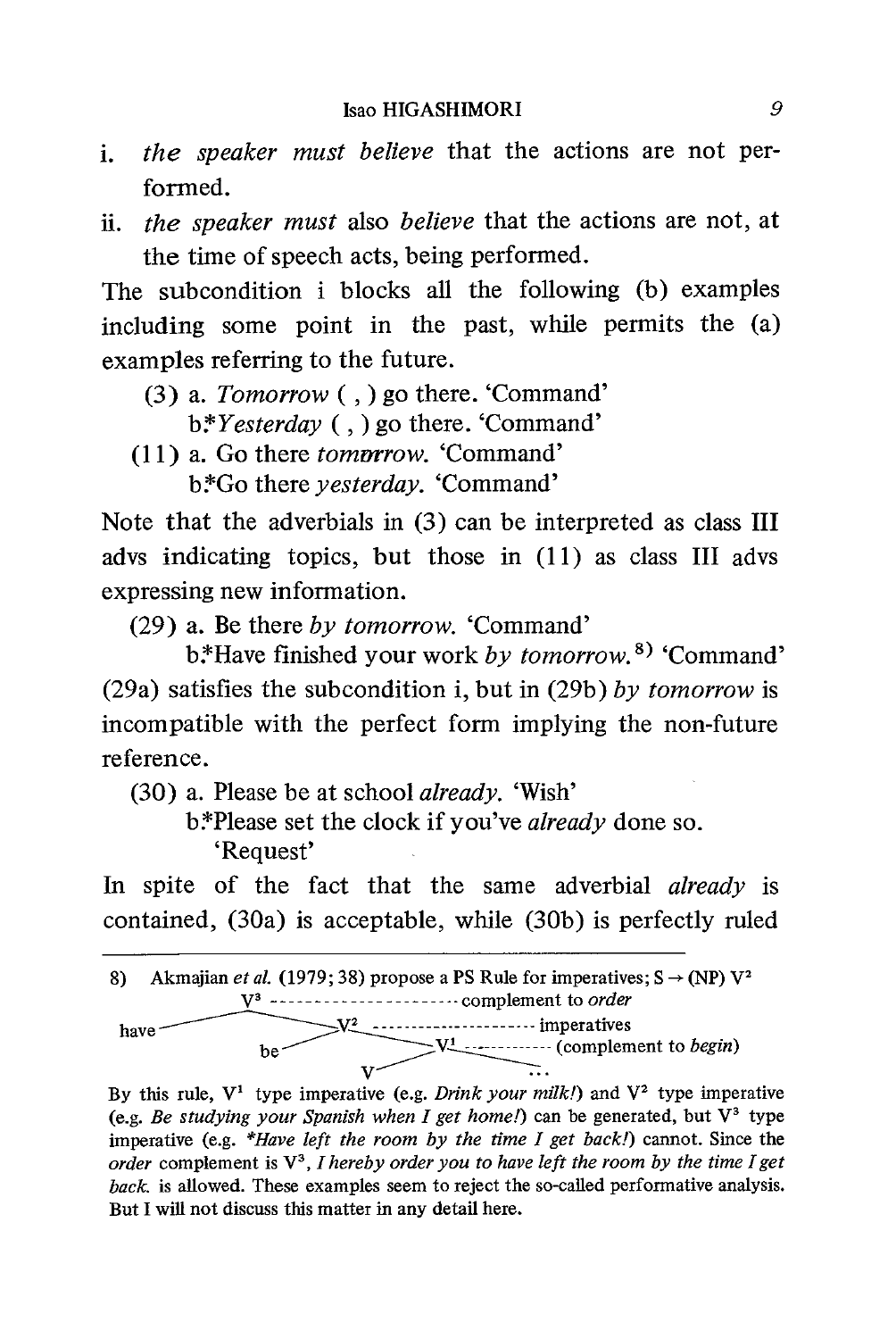out. (30a) is uttered in the situation that a mother hears of some danger to her child if he is still on his way to school. In this way, this utterance implies that it is her wish that the danger is NOT DONE. Note that in (30a) already functions as a class I adv. Thus the subcondition i permits (30a), but in (30b) the reason adverbial if clause is incompatible with this condition.

 Finally, the following example that seems to be an apparent counterexample to the subcondition i can be explained by the subcondition ii, since the underlined part indicates that the first action has already done, but the second action in question has not performed yet.

 $(31)$  I know you just did it, but please do it again.

3. Possibility condition

This condition implies that the speaker must believe that the action involved is possible under certain circumstances.

- (4) a. Perhaps tell him now. 'Suggestion' b.\*Perhaps drive the car. 'Command'
- (12) a. Drive the car, maybe. 'Suggestion' b.?Come here, maybe. 'Command'
- (32) a.\*Perhaps defy your boss and you'll get sacked. `Warning'
	- b.\**Possibly* come over, please. 'Request'
	- c.\*Maybe hide the evidence. 'Command'
- (33)  $a$ <sup>\*</sup>*Certainly*, do it at once, John. Greenbaum (1969) `Command'

b.\**Clearly* hide the evidence. 'Command'

These facts show that the adverbials expressing some degree of doubt are quite compatible with the illocutionary force 'suggestion', but not with 'command'. However, in order to capture the real difference between (4a) and (4b), and the unacceptability of (33a, b), we must take into consideration many factors involved in discourse. This problem will be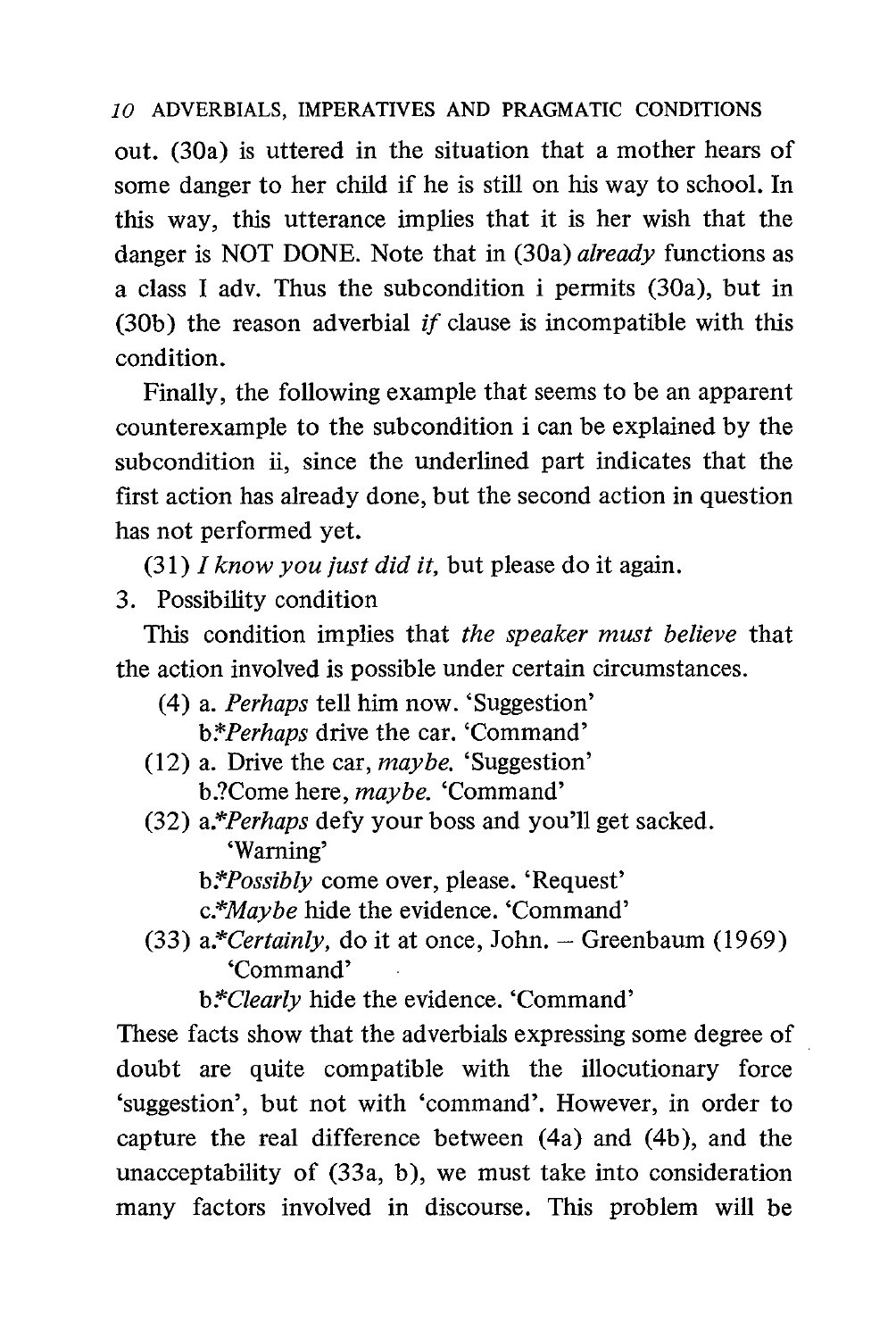briefly discussed in the next chapter.

4. Good for condition

The speaker must believe that the action will benefit the hearer or someone else whom the speaker has an interest in.

(5) a. As a favor to me, be careful. 'Request' (unacceptable as a command)

b.\**Happily* drink beer. 'Command'

- (13) a. Be careful as a favor to me. 'Command' (rather than a request)
	- b. Do it happily. 'Command' (Happily means in a happy way.)
- (34) a. Since it's good for you, don't touch that. 'Warning' b.\*Since it isn't good for you, don't touch that. `Warning'
- $(35)$  a. For the báby's sake, keep your voice down. 'Plea' b.\*For the baby's sake, pipe down. 'Command'

From the above data it follows that commands don't meet this condition, if the adverbials denoting GOOD FOR someone occur in initial position. Consequently, (5b) and (35b) become unacceptable. On the other hand, requests, pleas, and warnings can occur with these adverbials in initial position like (5a), (34a), and (35a). Notice that commands and warnings are different in this respect. Unlike  $(5a)$  with the adverbial as a favor to me functioning as IV adv, (13b) can be treated as a command because of the adverbial serving as II adv. The reason why (5b) is unacceptable is that it is not only incompatible with requests, but also violating the NOT DONE condition, since the speaker's comment indicated by this adverbial is normally said after the action. Notice also that for X's sake can occur with commands like  $(36)$ , since it does not literally mean GOOD FOR X, so violates this condition.

(36) For Christ's sake, tell him to stand still and stop prancing around and stepping on us! 'Command' —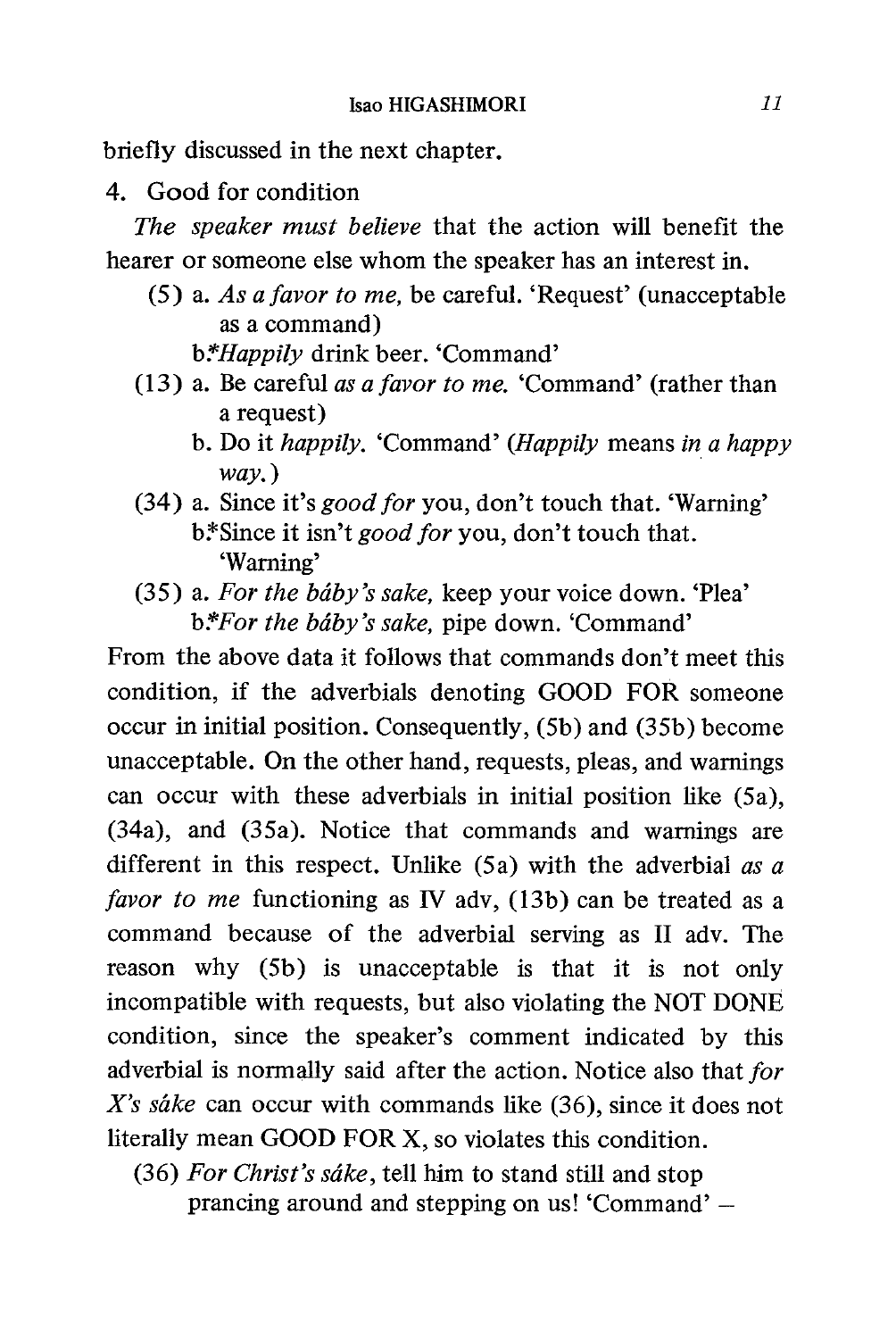u k

R.M. Stern The Tower p. 164

After this reexamination of Lee's four conditions, let us now set up some other conditions which seem to be relevant for the present discussion.

5. Urgency condition

Adverbials indicating urgency tend to cooccur with commands.

(6) a. Immediately ( ,) free the prisoner. 'Command'

 $b$ *\*Immediately* (, ) think about doing it. 'Suggestion'

(14) a. Free the prisoner immediately. 'Command'

b.\*Think about doing it, *immediately*. 'Suggestion' This condition prevents (6b) and (14b), but allows (6a) and (14a).

6. Specific condition

When the speaker gives a command, frequency adverbials having specific meaning can be inserted in it.

- (7) a. Always play the piano. 'Command' b: *Often* play the piano. 'Command'
- (15) a. Play the piano ( , ) always. 'Command' b.\*Play the piano (, ) often. 'Command'
- (37) \*Hardly finish your work. 'Command'

(7b), (15b) and (37) are ruled out by this condition, but (7a) and (15a) are acceptable.

7. Self-controllability condition

When he gives a command, or makes a request, the speaker must believe that the action in question is self-controllable. So (8b) and (16b) and ruled out.

- (8) a. Carefully remove the lid. 'Command'  $b$ *\*Accidentally* get your finger caught in a mouse trap. `Command'
- (16) a. Remove the lid carefully. 'Request' or 'Command' b.\*Get your finger caught in a mouse trap *accidentally*. `Command'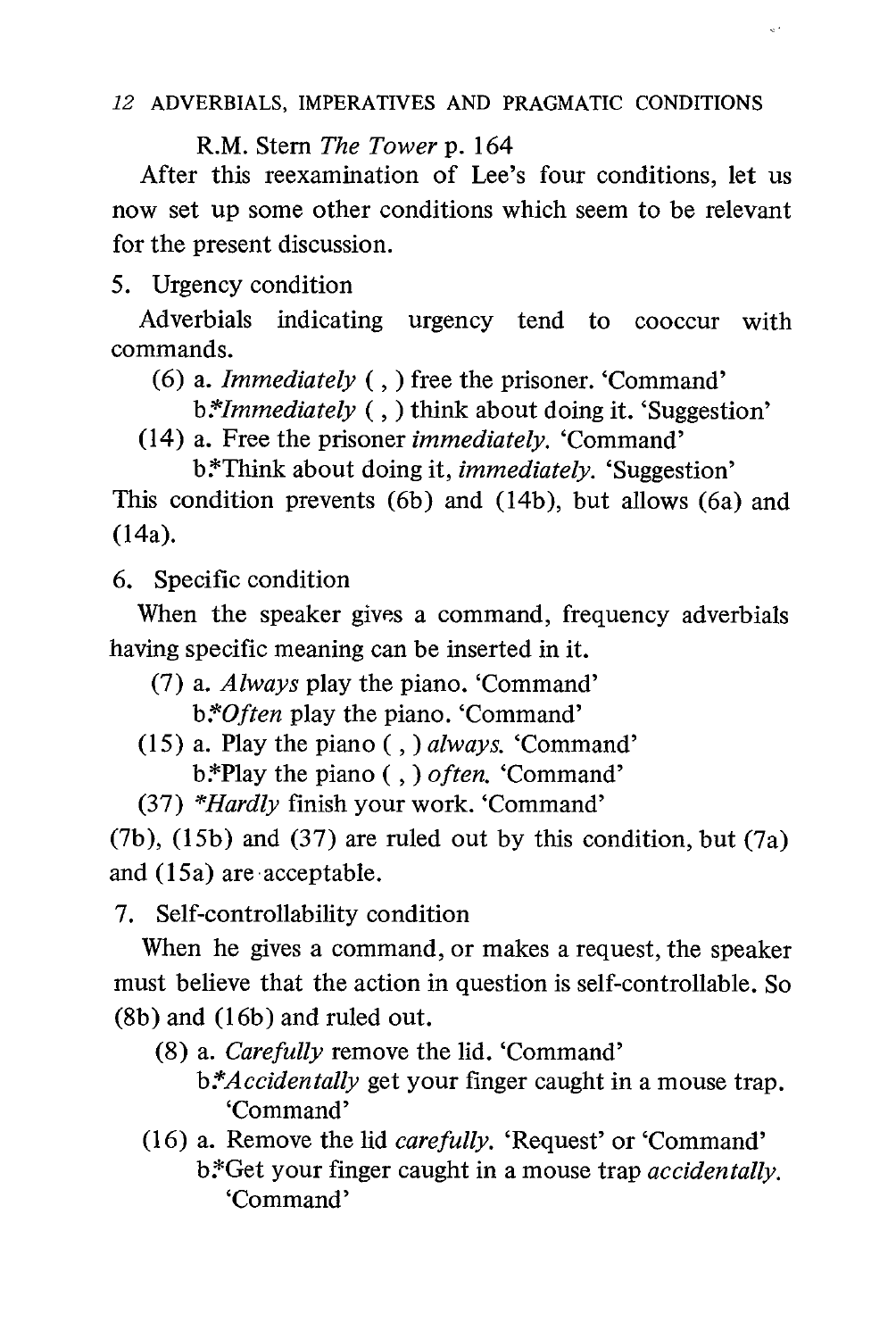#### Isao HIGASHIMORI 13

- (38) a. Word the letter carefully. 'Command' b.\**Carefully* word the letter. 'Command'
- (39) a. Do it willingly. 'Command' b.?Willingly do it. 'Command'
- (40) a. Don't do it reluctantly. 'Warning' b.\*Reluctantly don't do it. 'Warning'

As is pointed out in Sadock (1974:140), imperatives with a request sense fail to allow adverb-preposing, while this rule applies in the case of imperatives with a command sense like (8a). But this generalization is too strong to explain (38), (39). It should be noted that the adverbial *carefully* in (16a) belongs to class II advs, but that in (38a) carefully is used as a class I adv. In order to account for (39) and (40), we must consider some pragmatic factors other than syntactic and semantic ones. Roughly speaking, volitional adverbials tend to occur with commands in final position, but in initial position they are avoided, because they are too strong (i.e. The command is too strong for the hearer to obey.)

## 8. Frankness condition

The speaker may express his own frankness in what he is saying when he offers a suggestion. Note that *frankly* in (9) is a class IV adverbial.

- (9) a. Frankly, be glad that we're leaving. 'Suggestion' b.\**Frankly*, come down from there this instant. `Command'
- (17) a. Tell me frankly. 'Command'  $b$ <sup>\*</sup>Come down from there this instant *frankly*. `Command'

Schreiber (1972) concludes that the acceptability of these adverbials depends on the illocutionary force of the utterance. That is, commands cannot cooccur with frankly, while suggestions can. But this hypothesis is insufficient, in that in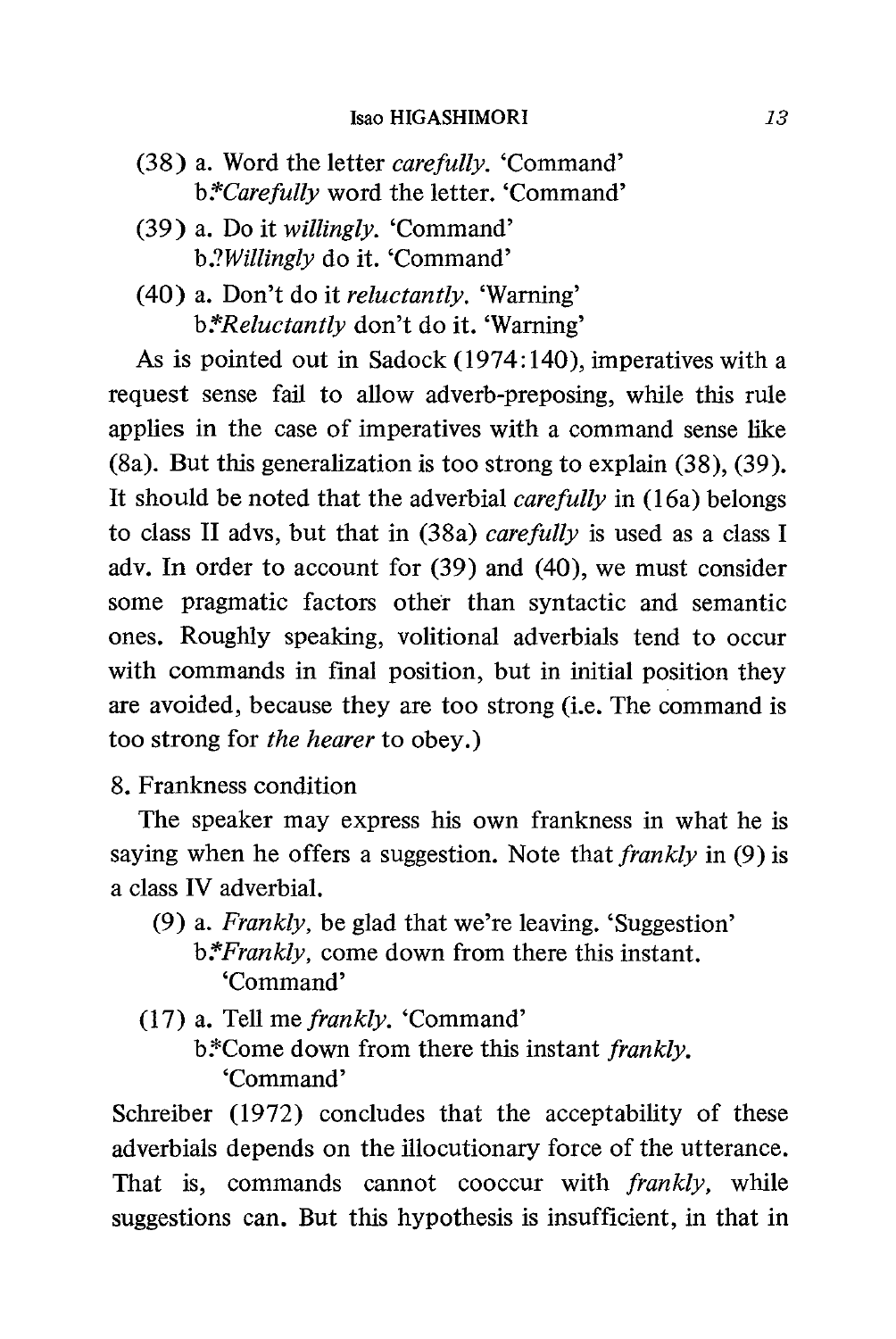(17a) frankly can occur with a command. Note that the adverbial in (17a) belongs to class II advs. Moreover, utterances like (9b) can be used in the middle of the discourse. This point will be treated in the next chapter.

IV. Violation of pragmatic conditions and contexts<sup>9)</sup>

In this chapter, I will just touch upon the violation of the rules that I have considered so far and some contextual factors.

(41) a.\*Have gotten out of my sight by tomorrow.<br>
'Command'

b. Don't have hit your head, *please*. 'Wish'

(41b) seems to be an apparent counterxample to the NOT DONE condition. (41a) includes a violation of this condition. (41b) is acceptable in the following situation: the speaker (i.e. a mother) heard a crash in the back room, but she has not verified the act which has completed or might have been completed in the past. In other words, this not verified situation satisfies the *not done* condition. So the context makes the utterance including an apparent violation acceptable.

In the following, I will argue that the quantity of the information and the adverbial positions in the discourse are closely related to the acceptability of the examples shown below.

(42) a.\*Perhaps come tomorrow. 'Command'

<sup>9)</sup> Groenendijk and Stokhof (1976) define a pragmatic model as a quintuple <M, FORCE, f, d,  $v >$  in which (a) M is a revised semantic model; (b) FORCE is a finite set of forces, containing among others ASSERTION, PROMISE, WARNING ... with every force a set is associated; (c) f is a partial function of meaningful expressions to FORCEXFORCE  $\ldots$  xFORCE; (d) d is a constituent set of formulas; (e) v is a function from ordered triples consisting of a formula, an ordered n-tuple of elements of Force and d to  $\{$  correct, incorrect  $\}$ . This approach also seems to be promising.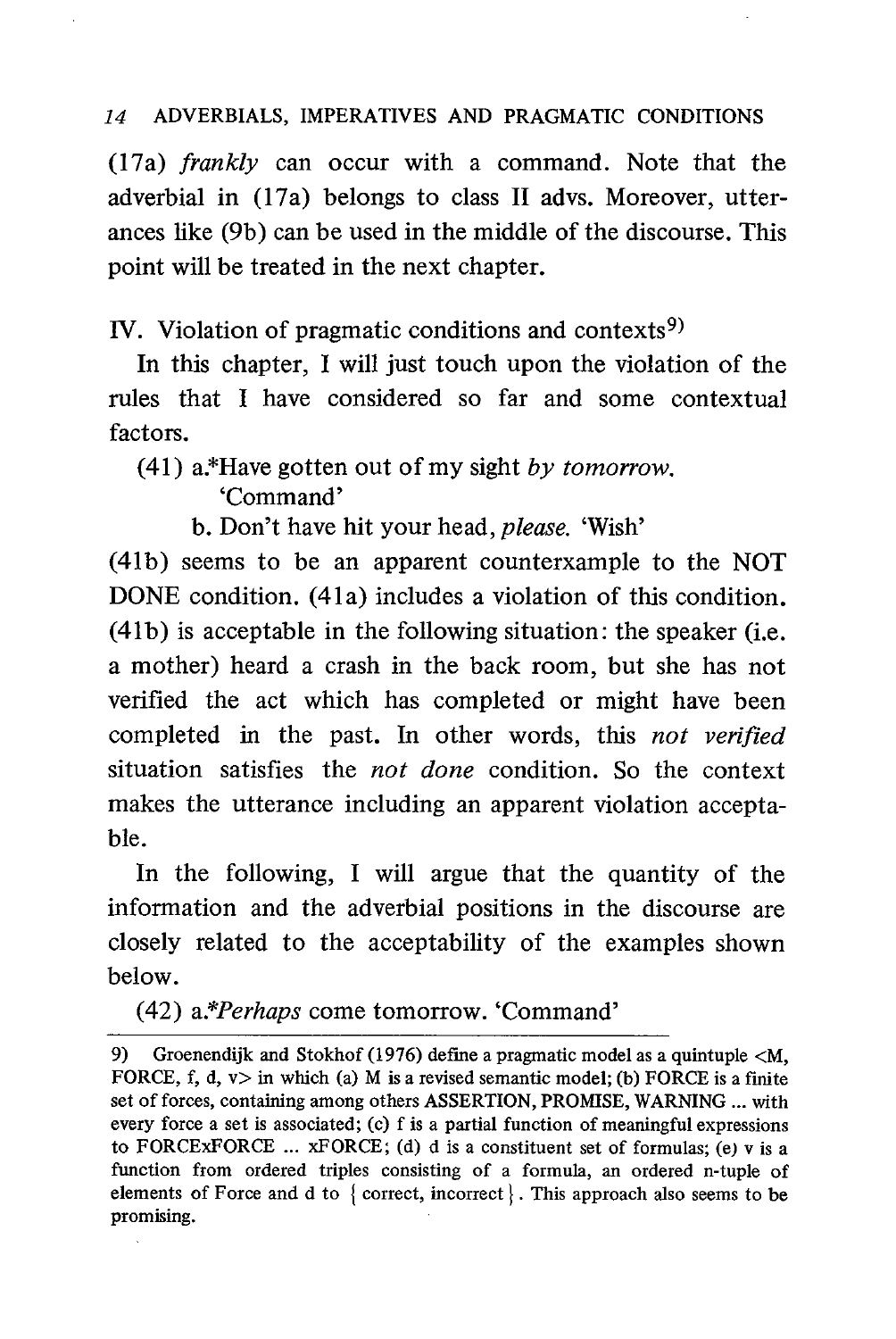#### Isao HIGASHIMORI 15

b. Speaker A: What should I do now? Speaker B: *Perhaps*, tell him now. (=you should...) `Command' (43) a.\*Obviously do it at once, John. 'Command' b. Speaker A: What should I do now? Speaker B: *Obviously*, go home. (=you must...) `Command' (44) a.\*Frankly come here. 'Command' b. Speaker A: How can I keep the peace with you? Speaker B: Frankly, stay out of my way.  $-$ Bolinger (1977) 'Command'

It is in the nature of communication that the longer a given conversation is maintained the less abrasive the utterance becomes. As the Gricean maxim of quantity suggests, the speaker and the hearer need a minimum amount of information in the middle of the discourse, but the speaker must provide information enough for the hearer to identify which illocutionary force the given imperative form will have in the discourse-initial position. So examples such as (42b), (43b) and (44b) are acceptable. Note that *perhaps* functioning as a downtoner is compatible with commands in the middle of the discourse, and that the same is true of *obviously* serving as an intensifier.

 Finally, different illocutionary forces can be made clear by using disambiguating contexts (= linguistic contexts).

(45) a. Be here at two o'clock; that's a command.

b. Wait for your parents to arrive; that's only a suggestion.

V. Conclusion

In this paper, I have considered various data obtained from many linguists. From these data it follows that the pragmatic conditions are crucially related to the cooccurrence relations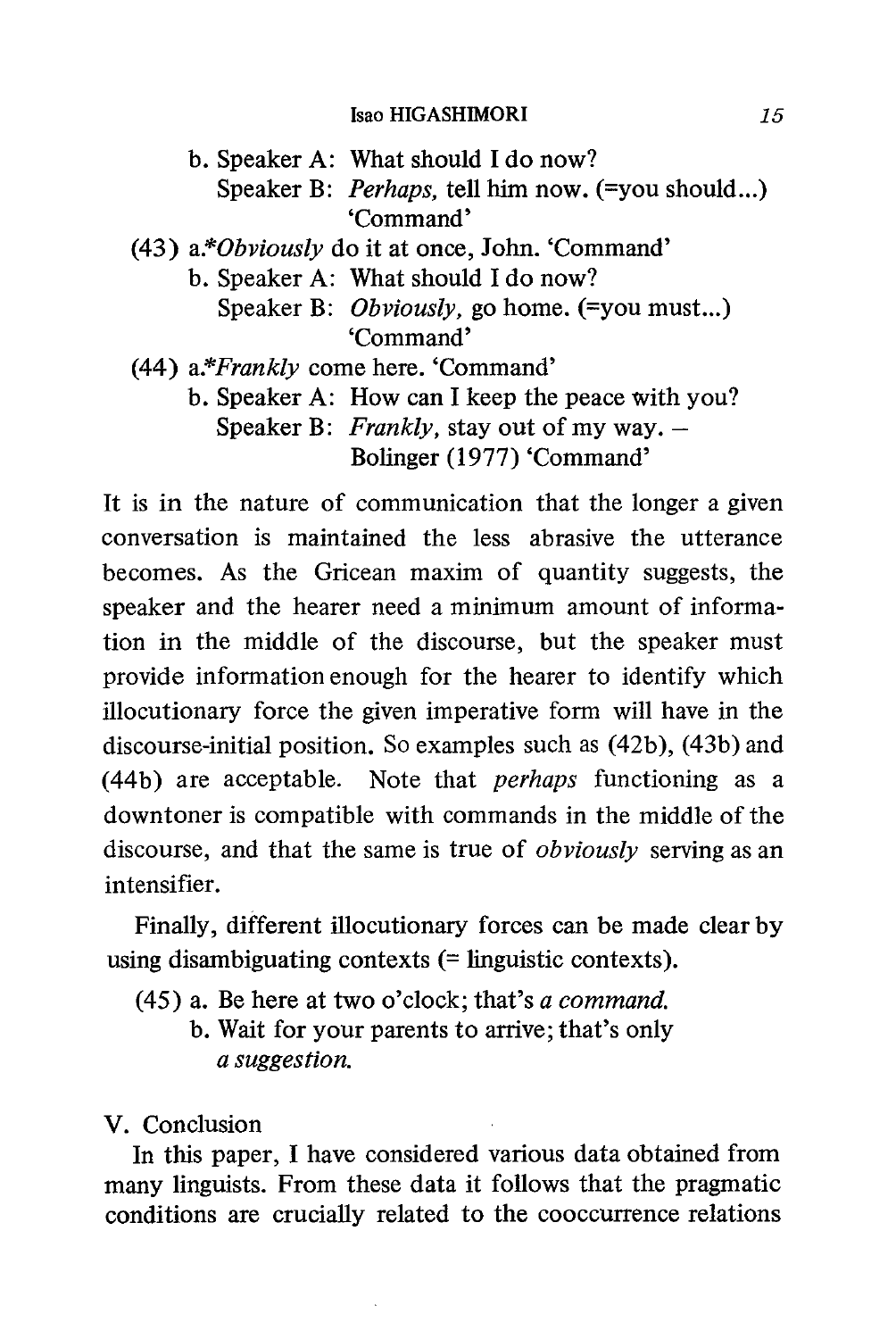between imperatives and adverbials. Needless to say, the validity of Lee's conditions and the other conditions I have tentatively proposed here are far from clear, and established.

The determination of whether the use of an imperative counts as a command, a request, or something else lies with the contexts of the utterance and the speaker's beliefs about the world and the relation between he and the hearer.

| <b>ADVS</b>                  | <b>CLASSES</b><br>OF ADV |              |     | <b>POSITION</b> |                          |                          | <b>MEANING</b> | <b>FORCES</b>                                 |                  |
|------------------------------|--------------------------|--------------|-----|-----------------|--------------------------|--------------------------|----------------|-----------------------------------------------|------------------|
|                              | T                        | $\mathbf{H}$ | ĦП  | IV              | $\mathbf{I}$             | F                        | ∥MD            |                                               |                  |
| please                       |                          |              |     | $\ddot{}$       | $\ddotmark$              | ÷                        |                | mitigation                                    | Request, Plea    |
|                              |                          |              |     | $\ddot{}$       | ۳                        | $\overline{\phantom{0}}$ | $(+)$          |                                               | Command, Warning |
|                              |                          |              |     | ÷               | Ŧ                        |                          |                |                                               | Suggestion       |
|                              |                          |              |     | ÷               | $\ddot{}$                |                          |                |                                               | Advice           |
| tomorrow                     |                          |              | 4   |                 | $\ddot{}$                | $+$                      |                | future                                        | Command          |
| yesterday                    |                          |              | $+$ |                 |                          |                          |                | past                                          | Command          |
| perhaps                      |                          |              |     | 4               |                          | 7                        | $+$            | doubt                                         | Command, Warning |
|                              |                          |              |     | $\ddot{}$       | $\ddot{}$                | $\ddot{}$                |                |                                               | Suggestion       |
| clearly                      |                          |              |     | $+$             |                          |                          | $+$            | conviction                                    | Command          |
|                              |                          | ÷            |     |                 | -                        | $+$                      |                |                                               | Command          |
| happily                      |                          |              |     | $+$             | $\ddotmark$              |                          |                | benefit                                       | Command          |
|                              |                          | $\ddot{}$    |     |                 |                          | $+$                      |                |                                               | Command          |
| immediately                  |                          |              | $+$ |                 | $+$                      | $+$                      |                | a present<br>point of time                    | Command.         |
|                              |                          |              | $+$ |                 | $\overline{\phantom{0}}$ | -                        | $(+)$          |                                               | Request          |
| always<br>often              |                          | $+$          |     |                 | $\ddotmark$              | $\ddot{}$                |                | specific                                      | Command          |
|                              |                          | $\ddot{}$    |     |                 |                          |                          |                | nonspecific                                   | Command          |
| carefully<br>$($ remove $) $ |                          | $+$          |     |                 | $\ddot{}$                | $\ddotmark$              |                | hearer's                                      | Command          |
|                              |                          | $\ddot{}$    |     |                 |                          | $\ddot{}$                |                | volition                                      | Request, Command |
| carefully<br>accedentally    | $+$                      |              |     |                 |                          | $\ddotmark$              |                | (manner adv)                                  | Command          |
|                              |                          | $\ddot{}$    |     |                 |                          |                          |                | nonvolition                                   | Command          |
| frankly                      |                          |              |     | $\ddot{}$       | $+$                      | $\ddot{}$                |                | the speaker's<br>frankness in<br>what he says | Suggestion       |
|                              |                          |              |     | $\ddot{}$       |                          |                          | $+$            |                                               | Command          |
|                              |                          | ٠            |     |                 |                          | ÷                        |                |                                               | Command          |

(POSITION: I(nitial), F(inal), MD = in the middle of the discourse)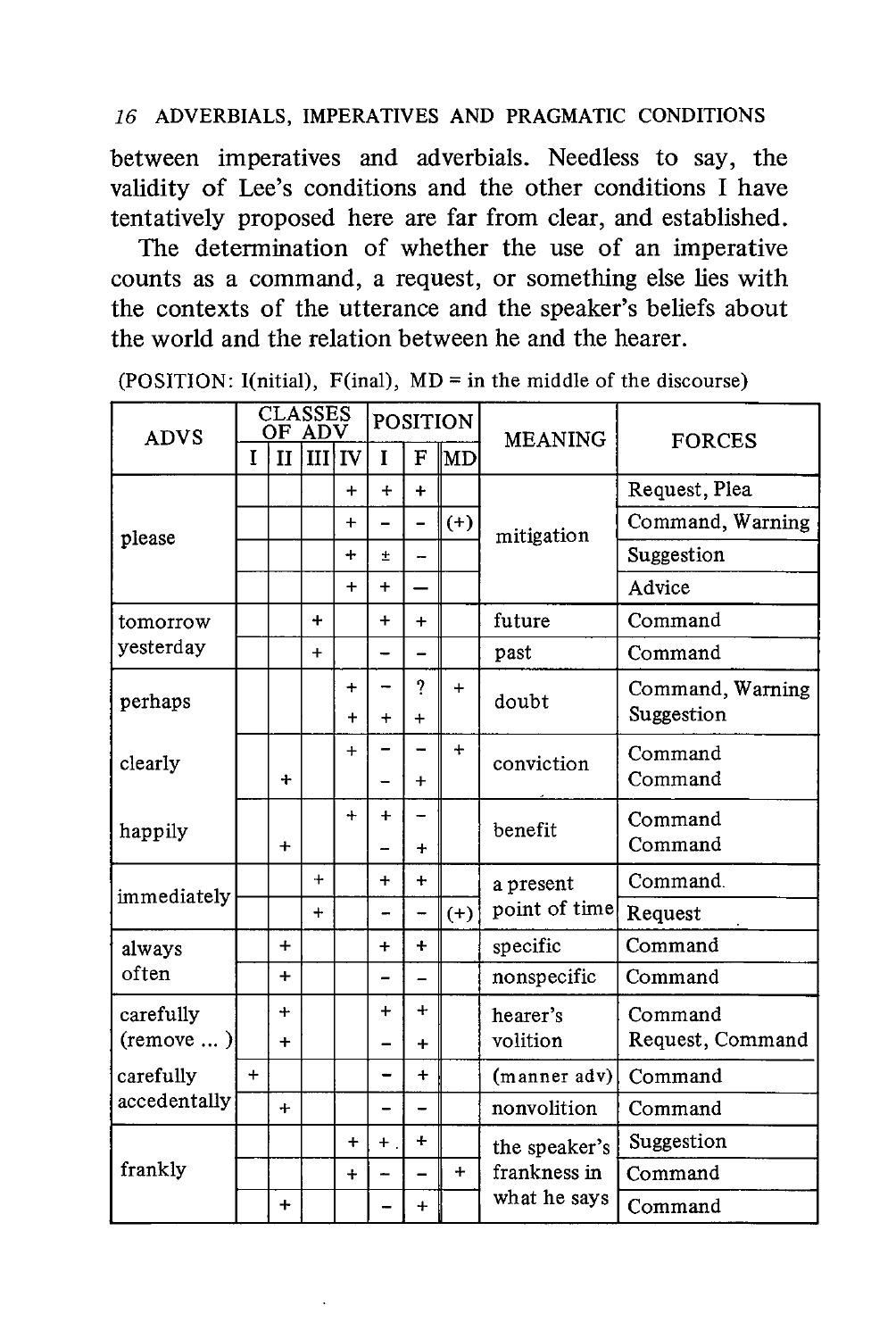I hope much more will be discussed about the nature of adverbials, imperatives, the discourse, and the interaction among them.

Finally, let us recapitulate the relations between adverbials and syntactic, semantic and pragmatic factors in the table on page 16.

#### **REFERENCES**

- Akmajian, A., S.M. Steele and T. Wasow. 1979. "The Category AUX in Universal Grammar." Linguistic Inquiry. Vol. 10, No.1, 1-64.
- Austin, J.L. 1962. How to Do Things with Words. Oxford University Press.
- Bolinger, D. 1977. Meaning and Form. Longman. London.
- Cole, P. and J.L. Morgan. 1975. Syntax and Semantics: Speech Acts. Vol. 3 Academic Press. New York.
- Culicover, P. 1967. "Higher Verbs and the Analysis of the Imperative in English." M.I.T. unpublished paper.
- Downes, W. 1976. "The imperative and Pragmatics." Journal of Linguistics. 13:77-79.
- Gazdar, G. 1978. "Pragmatic Constraints on Linguistic Production." University of Sussex, unpublished paper.
- Gordon, D. and G. Lakoff. 1975. "Conversational Postulates." In Cole and Morgan (1975).
- Green, G.M. 1975. "How to Get People to Do Things with Words." In Cole and Morgan (1975).
- Greenbaum, D. 1969. Studies in Adverbial Usage. Longman. London.
- Groenendijk, J. and M. Stokhof. 1976. "Some Aspect of the Semantics and Pragmatics of Performative Sentence." In Amsterdam Papers in Formal Grammar. Vol. 1 University of Amsterdam. 61-94.
- Hawkins, J.A. 1978. Definiteness and Indefinitness: A Study in Reference and Grammaticality Prediction. Humanities Press. London.
- Horn, L.R. 1978. "Lexical Incorporation, Implicature and the Least Effort Hypothesis." In Papers from the Parasession on the Lexicon, Chicago, Linguistic Society. University of Chicago.
- Johnson, M.R. 1976. "Questions and Requests." In Zwicky, A.M. ed. Papers in Nonphonology. No.21, The Ohio State University.
- Katz, J.J. and P.M. Postal. 1964. An Integrated Theory of Linguistic Description. MIT Press. Cambridge.
- Lakoff, R. 1977. "What You Can Do with Words: Politeness, Pragmatics and Performatives." In Rogers, A. et al. eds. Proceedings of the Texas Conference on Performatives, Presuppositions and Implicatures. CAL
- Lee, P. 1976. "Impositive Speech Acts." In Zwicky, A.M. ed. Papers in Nonphonology.
- Lyons, J. 1977. Semantics 2. Cambridge University Press. Cambridge.